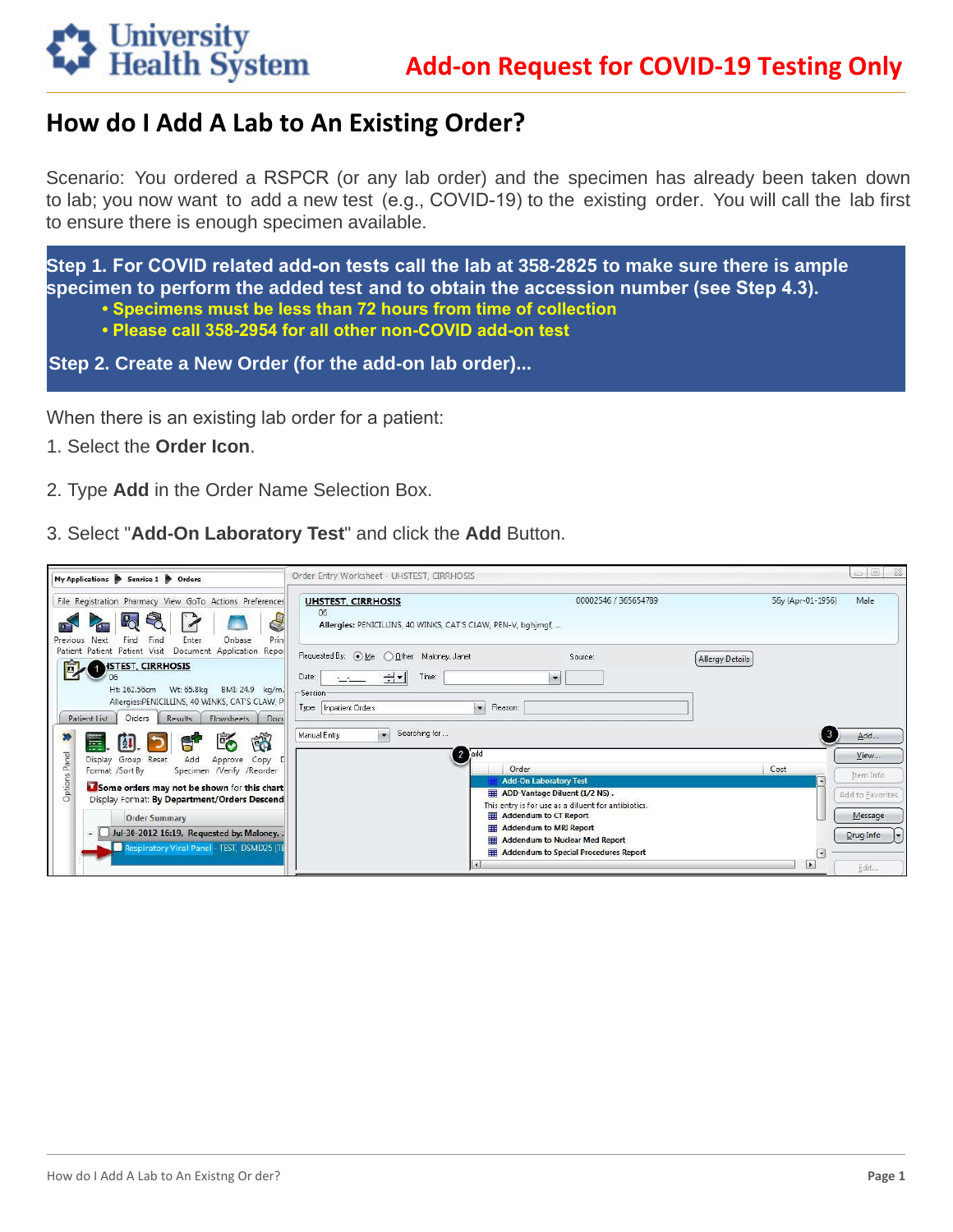

### **Step 3. Read Warning Message and Acknowledge by clicking OK**

| Warning Message                                                                                                                                                                                                                                                                                |    |  |
|------------------------------------------------------------------------------------------------------------------------------------------------------------------------------------------------------------------------------------------------------------------------------------------------|----|--|
| This order item is to be used when you wish to do a test on a specimen that is already in the<br>laboratory. Please call the lab first to ensure that adequate amounts of the specimen are still<br>available. The requisition will print in the lab once the specimen is marked as collected. |    |  |
|                                                                                                                                                                                                                                                                                                |    |  |
|                                                                                                                                                                                                                                                                                                | ОΚ |  |

#### **Step 4. Complete Lab Add-On Order Form**

1. Type the **Name of the Lab Exam To Be Added**: e.g., COVID-19

2. Type Lab Contact **Name that approved the Add-On**. (When you call to ensure adequate supply of the specimen.)

3. Type in the **Accession Number of Sample in Lab**. (Get this from the contact when you call for approval.)

4. Select **OK**.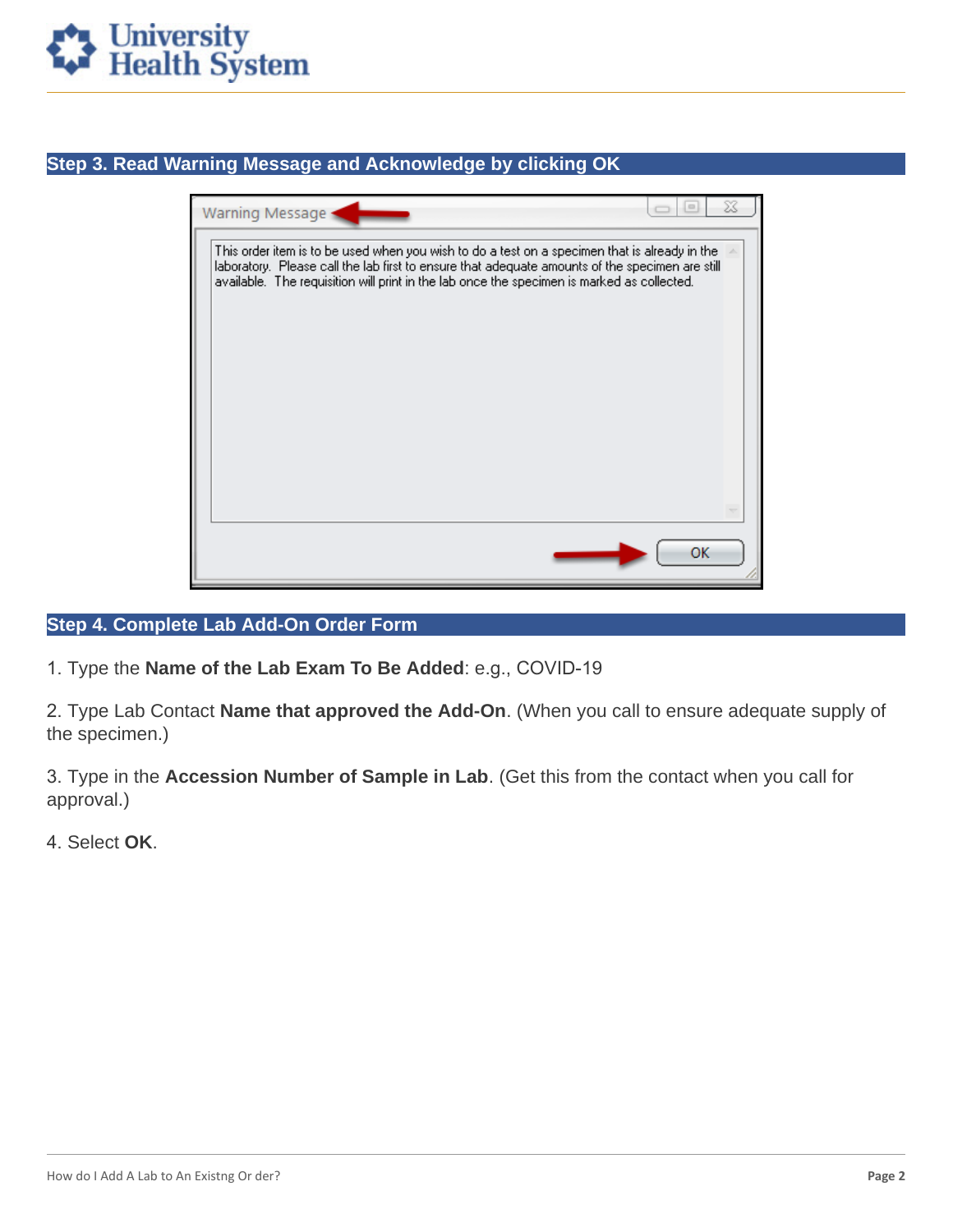

| 06                                                                                                                                                                                                                                                                                                       | <b>UHSTEST, CIRRHOSIS</b><br>Allergies: PENICILLINS, 40 WINKS, CAT'S CLAW, PEN-V, bghimgf. | 00002546 / 365654789              | Ω<br>56y (Apr-01-1956)<br>Male |
|----------------------------------------------------------------------------------------------------------------------------------------------------------------------------------------------------------------------------------------------------------------------------------------------------------|--------------------------------------------------------------------------------------------|-----------------------------------|--------------------------------|
| Order:                                                                                                                                                                                                                                                                                                   | Add-On Laboratory Test                                                                     |                                   | Order ID: 001 IPDFJM           |
|                                                                                                                                                                                                                                                                                                          | Requested By: Maloney, Janet                                                               | Template Name:                    |                                |
| Messages:<br>This order item is to be used when you wish to do a test on a specimen that is already in the laboratory. Please call the lab first to ensure that adequate<br>amounts of the specimen are still available. The requisition will print in the lab once the specimen is marked as collected. |                                                                                            |                                   |                                |
| Requested Date                                                                                                                                                                                                                                                                                           |                                                                                            | Requested Time                    |                                |
| Jul-30-2012                                                                                                                                                                                                                                                                                              |                                                                                            | <b>Routine</b>                    | S.                             |
| Attending Physician                                                                                                                                                                                                                                                                                      |                                                                                            | Indication for Test               |                                |
|                                                                                                                                                                                                                                                                                                          | TEST, DSMD25 (TESTDSMD25)                                                                  | R                                 | 园                              |
|                                                                                                                                                                                                                                                                                                          | Name of Lab Exam To Be Added                                                               |                                   |                                |
|                                                                                                                                                                                                                                                                                                          |                                                                                            |                                   |                                |
|                                                                                                                                                                                                                                                                                                          | Name of Lab Contact Approving Add-On                                                       | Accession Number of Semple in Leb | 3                              |
|                                                                                                                                                                                                                                                                                                          | 2                                                                                          | C.                                |                                |
|                                                                                                                                                                                                                                                                                                          | Ordering Provider Information                                                              |                                   |                                |
|                                                                                                                                                                                                                                                                                                          | Provider Name = Maloney, Janet / UHS Number = JXM02150                                     |                                   |                                |
| Ordering Visit Information                                                                                                                                                                                                                                                                               |                                                                                            |                                   |                                |
|                                                                                                                                                                                                                                                                                                          | Ordering Watt Status: ADM Ordering Visit Number: 365654789                                 |                                   |                                |
| Lab Indication                                                                                                                                                                                                                                                                                           |                                                                                            |                                   |                                |
|                                                                                                                                                                                                                                                                                                          |                                                                                            |                                   |                                |
|                                                                                                                                                                                                                                                                                                          |                                                                                            |                                   |                                |
|                                                                                                                                                                                                                                                                                                          |                                                                                            |                                   |                                |
|                                                                                                                                                                                                                                                                                                          |                                                                                            |                                   |                                |
|                                                                                                                                                                                                                                                                                                          |                                                                                            |                                   |                                |
|                                                                                                                                                                                                                                                                                                          |                                                                                            |                                   |                                |

#### Step 5. Add Specimen Is Required!

To receive notification of the added test, and have it print in the Lab automatically, You MUST Add a Specimen.

- 1. Click Add-On Lab Test
- 2. Select Add Specimen.
- 3. Select the Add-On Lab Test.
- 4. Click OK.